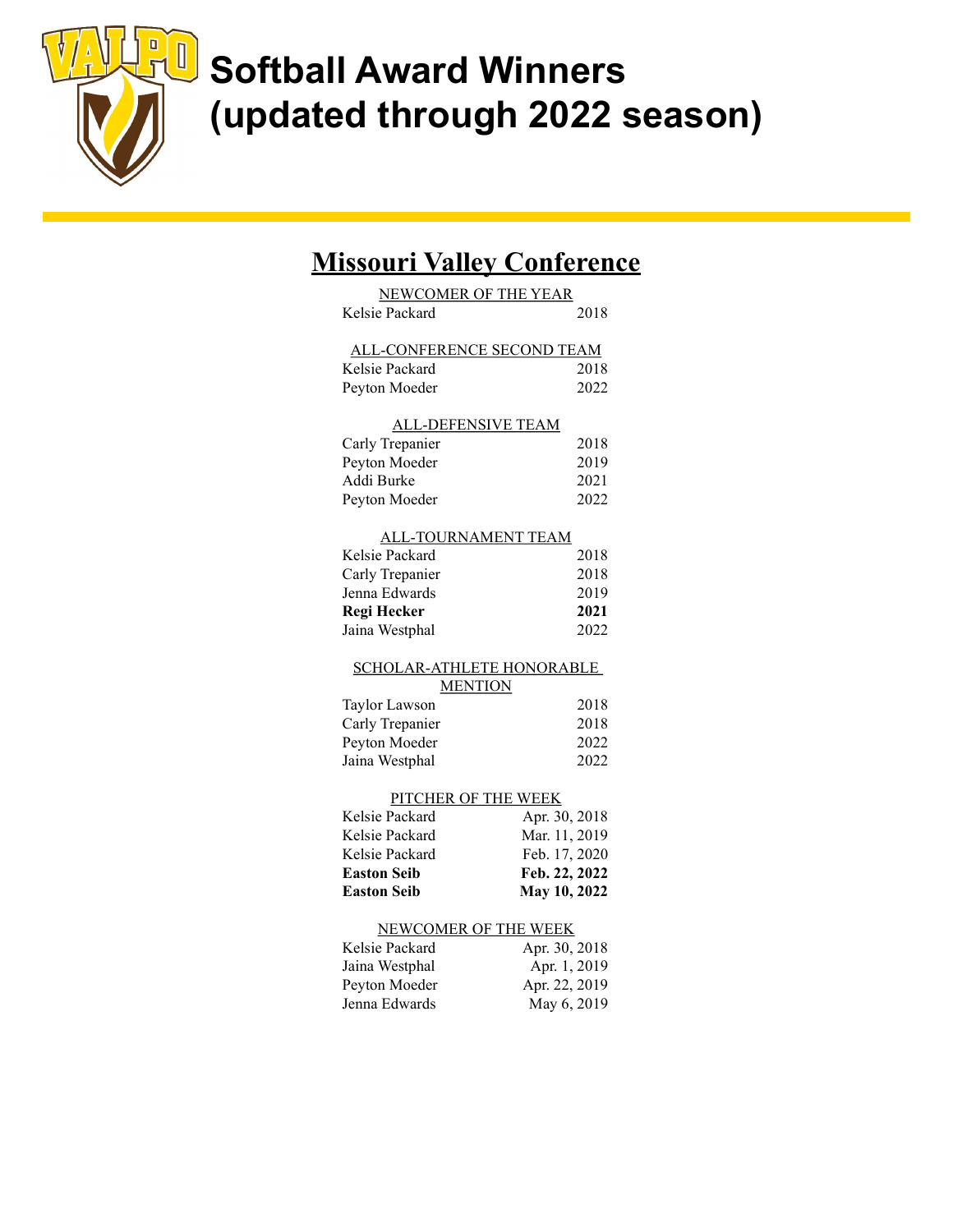

### Horizon League

# PLAYER OF THE YEAR Kaitlyn Ranieri 2014 Sam Stewart 2017 NEWCOMER OF THE YEAR COACH OF THE YEAR ALL-LEAGUE FIRST TEAM ALL-LEAGUE SECOND TEAM

| Sara Strickland               | 2009 |
|-------------------------------|------|
| <b>Brittany Duncan</b>        | 2012 |
|                               |      |
| <b>COACH OF THE YEAR</b>      |      |
| Randy Schneider               | 2008 |
|                               |      |
| <b>ALL-LEAGUE FIRST TEAM</b>  |      |
| Andrea Zappia                 | 2008 |
| Sara Strickland               | 2009 |
| Sadie Conner                  | 2010 |
| Sara Strickland               | 2010 |
| Jordan Rutkowski              | 2011 |
| Sara Strickland               | 2011 |
| <b>Brittany Duncan</b>        | 2012 |
| Joylyn Ichiyama               | 2012 |
| Alex Lagesse                  | 2012 |
| Jordan Rutkowski              | 2012 |
| Joylyn Ichiyama               | 2013 |
| Kaitlyn Ranieri               | 2014 |
| Kaitlyn Ranieri               | 2015 |
| Jorgi Calombaris              | 2017 |
| Sam Stewart                   | 2017 |
|                               |      |
| <b>ALL-LEAGUE SECOND TEAM</b> |      |
| Shannon Robinson              | 2008 |
| Karen Korb                    | 2009 |
| Ashley Wolter                 | 2009 |
| Sam McGee                     | 2010 |
| Jordan Rutkowski              | 2010 |
| <b>KC</b> Boldt               | 2011 |
| Sadie Conner                  | 2011 |
| Alex Lagesse                  | 2011 |
| Jessie Marinec                | 2012 |
| Janelle Bouchard              | 2013 |
| <b>Brittany Duncan</b>        | 2013 |
| Kaitlyn Ranieri               | 2013 |
| Taylor Weissenhofer           | 2013 |
| Taylor Lawson                 | 2014 |
| Taylor Nadler                 | 2015 |
| Carly Trepanier               | 2016 |
| Taylor Weissenhofer           | 2016 |
| Carly Trepanier               | 2017 |
|                               |      |
|                               |      |

### TOURNAMENT MVP

|      | 100NN LOUD NA 1920 |
|------|--------------------|
| 2012 | Angie Doerffler    |
| 2013 | Janelle Bouchard   |
| 2016 | Sam Stewart        |
|      |                    |

### BATTER OF THE CHAMPIONSHIP

| Jordan Rutkowski | 2012 |
|------------------|------|
| Janelle Bouchard | 2013 |
| Lanie Callaghan  | 2016 |

### PITCHER OF THE CHAMPIONSHIP

| Taylor Weissenhofer | 2013 |
|---------------------|------|
| Taylor Weissenhofer | 2016 |

#### DEFENSIVE PLAYER OF THE CHAMPIONSHIP

| Sadie Conner    | 2011 |
|-----------------|------|
| Joylyn Ichiyama | 2012 |

#### ALL-TOURNAMENT TEAM

| Alex Lagesse        | 2010 |
|---------------------|------|
| Sadie Conner        | 2011 |
| Sara Strickland     | 2011 |
| Angie Doerffler     | 2012 |
| Alex Lagesse        | 2012 |
| Jordan Rutkowski    | 2012 |
| Sara Strickland     | 2012 |
| Amanda Wisniewski   | 2012 |
| Janelle Bouchard    | 2013 |
| Angie Doerffler     | 2013 |
| Joylyn Ichiyama     | 2013 |
| Taylor Weissenhofer | 2013 |
| Janelle Bouchard    | 2014 |
| Tarah McShane       | 2014 |
| Kaitlyn Ranieri     | 2014 |
| Taylor Nadler       | 2015 |
| Lanie Callaghan     | 2016 |
| Sam Stewart         | 2016 |
| Carly Trepanier     | 2016 |
| Taylor Weissenhofer | 2016 |
| Gabby Magnifico     | 2017 |
|                     |      |
|                     |      |

### ALL-NEWCOMER TEAM Joylyn Ichiyama 2009 Sara Strickland 2009 Jessie Marinec 2010 Angie Doerffler 2011 Amanda Wisniewski 2011 Brittany Duncan 2012 Janelle Bouchard 2013 Taylor Weissenhofer 2013 Jorgi Calombaris 2014 Taylor Lawson 2014 Stephanie Moreno 2015 Taylor Nadler 2015 Carly Trepanier 2016

#### ALL-ACADEMIC TEAM

| Karen Korb                   | 2008          |
|------------------------------|---------------|
| Tracy Korth                  | 2008          |
| Andrea Zappia                | 2008          |
| Karen Korb                   | 2009          |
| Angie Doerffler              | 2012          |
| Alex Lagesse                 | 2012          |
| Jordan Rutkowski             | 2012          |
| Jorgi Calombaris             | 2017          |
|                              |               |
| SCHOLAR-ATHLETE OF THE MONTH |               |
| Andrea Zappia                | Mar. 2008     |
| Karen Korb                   | Mar. 2009     |
|                              |               |
| SCHOLAR-ATHLETE OF THE WEEK  |               |
| Andrea Zappia                | Mar. 11, 2008 |
| Karen Korb                   | Apr. 1, 2008  |
| Karen Korb                   | Mar. 13, 2009 |
| Karen Korb                   | Apr. 23, 2009 |
| Karen Korb                   | Apr. 30, 2009 |
|                              |               |
|                              |               |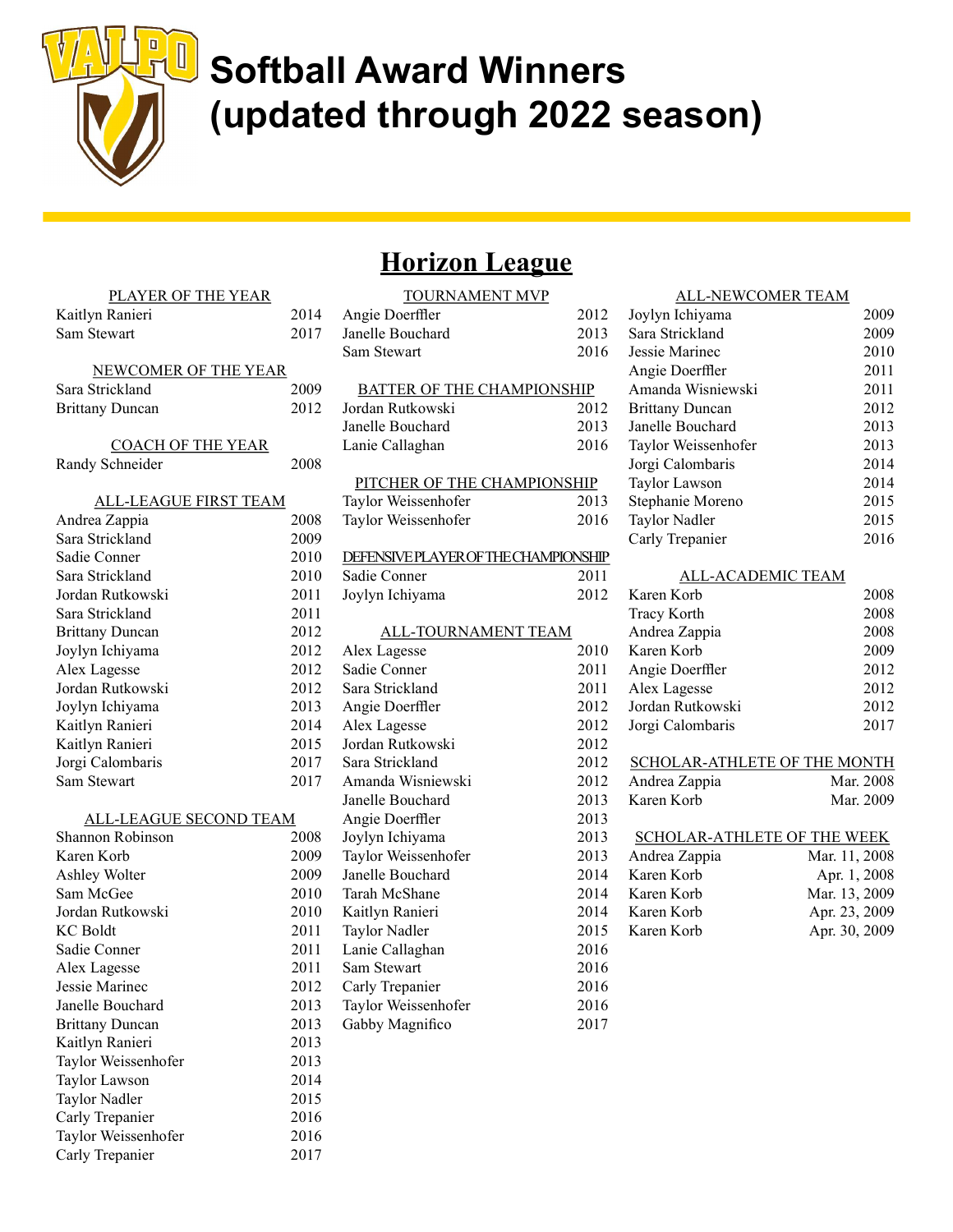

### Horizon League

### BATTER OF THE WEEK

| Whitney Warner         | Feb. 26, 2008 |
|------------------------|---------------|
| Mallory Gill           | Apr. 14, 2008 |
| Karen Korb             | Mar. 13, 2009 |
| Kelsey Phalen          | Feb. 15, 2010 |
| Jordan Rutkowski       | Mar. 1, 2010  |
| Lisa DeBruzzi          | Mar. 15, 2010 |
| Sadie Conner           | Apr. 5, 2010  |
| Sara Strickland        | May 3, 2010   |
| Jessie Marinec         | Feb. 28, 2011 |
| Sadie Conner           | May 2, 2011   |
| <b>KC</b> Boldt        | May 9, 2011   |
| <b>Brittany Duncan</b> | Feb. 14, 2012 |
| Jordan Rutkowski       | Feb. 28, 2012 |
| Jordan Rutkowski       | Mar. 6, 2012  |
| Jessie Marinec         | Mar. 13, 2012 |
| Jordan Rutkowski       | Apr. 2, 2012  |
| <b>Brittany Duncan</b> | May 7, 2012   |
| Joylyn Ichiyama        | Feb. 12, 2013 |
| <b>Brittany Duncan</b> | Mar. 5, 2013  |
| <b>Lindsey Norway</b>  | Mar. 12, 2013 |
| Janelle Bouchard       | Apr. 22, 2013 |
| Amanda Wisniewski      | Feb. 17, 2014 |
| Kaitlyn Ranieri        | Apr. 14, 2014 |
| Jorgi Calombaris       | Feb. 23, 2015 |
| Sam Stewart            | Feb. 20, 2017 |
| Carly Trepanier        | Mar. 6, 2017  |
| Sam Stewart            | May 8, 2017   |
|                        |               |

Ashlyn Montgomery Mar. 13, 2017 Kenzie Grossmann Mar. 20, 2017

### ar. 15, 2010 Apr. 5, 2010 Aay 3, 2010 eb. 28, 2011 Aay 2, 2011 May 9, 2011 b. 14, 2012  $b. 28, 2012$ Aar. 6, 2012 ar. 13, 2012 Apr. 2, 2012 Aay 7, 2012 b. 12, 2013: Aar. 5, 2013 ar. 12, 2013 pr. 22, 2013 eb. 17, 2014 pr. 14, 2014 b. 23, 2015  $B. 20, 2017$ Aar. 6, 2017 Aay 8, 2017

#### Andrea Zappia 2007 SECOND TEAM ALL-CONFERENCE - WEST DIVISION Stefanie Bakke 1995 Gail Mullarkey 1995 Sue Gaugush 1996 Kari Wiseman 1996 Christina Bouffard 1997 Stacey Wayne 1997 Kari Wiseman 1997 Crystal Cannon 1998 Amy Govert 1998 ALL-TOURNAMENT TEAM Ashlee Blankenbaker 2004 Taylor Callahan 2004 Monica Rowan 2004 PITCHER OF THE WEEK Andrea Zappia Mar. 4, 2008 Jill Jacobson Mar. 11, 2008 Andrea Zappia Mar. 19, 2008 Alex Lagesse Mar. 18, 2009 Shaleigh Jansen Feb. 15, 2010 Alex Lagesse Mar. 8, 2010 Alex Lagesse Mar. 29, 2010 Alex Lagesse Apr. 5, 2010 Alex Lagesse Mar. 28, 2011 Alex Lagesse Feb. 14, 2012 Sam McGee Apr. 16, 2012<br>Sierra Pico Feb. 12, 2013 Feb. 12, 2013 Taylor Weissenhofer Mar. 5, 2013 Sierra Pico Mar. 18, 2013 Taylor Weissenhofer May 6, 2013 Taylor Weissenhofer Mar. 14, 2016 Taylor Weissenhofer Apr. 4, 2016

### Mid-Continent Conference

| FIRST TEAM ALL-CONFERENCE         |      |
|-----------------------------------|------|
| Karen Constien                    | 2004 |
| Taylor Callahan                   | 2005 |
| Ashley Wolter                     | 2006 |
| Taylor Callahan                   | 2007 |
| Shannon Robinson                  | 2007 |
| FIRST TEAM ALL-CONFERENCE -       |      |
| <b>WEST DIVISION</b>              |      |
| Gail Mullarkey                    | 1996 |
| Stefanie Bakke                    | 1997 |
| Erin Smith                        | 1997 |
| Erin Ryan                         | 1998 |
| Kari Wiseman                      | 1998 |
|                                   |      |
| <b>SECOND TEAM ALL-CONFERENCE</b> |      |
| Kari Wiseman                      | 1999 |
| Amy Govert                        | 2000 |
| Monica Rowan                      | 2003 |
| Megan Carroll                     | 2005 |
| Chris Halstead                    | 2005 |
| Courtney LaFerle                  | 2005 |
| Taylor Callahan                   | 2006 |
| Shannon Robinson                  | 2006 |
| Ann Sievert                       | 2006 |
| Andrea Zappia                     | 2006 |
| Megan Carroll                     | 2007 |
| Karen Korb                        | 2007 |
| Andrea Zappia                     | 2007 |

Tricia Speziale 2004

| PLAYER OF THE WEEK |               |  |
|--------------------|---------------|--|
| Amy Govert         | Apr. 28, 1998 |  |
| Kari Wiseman       | May 10, 1999  |  |
| Tammy Fejes        | Apr. 24, 2000 |  |
| Ali Bultman        | Mar. 5, 2001  |  |
| Stephanie Reinke   | Mar. 18, 2002 |  |
| Karen Constien     | Apr. 1, 2002  |  |
| Tricia Speziale    | Mar. 10, 2003 |  |
| Karen Constien     | Mar. 8, 2004  |  |
| Karen Constien     | Apr. 27, 2004 |  |
| Courtney LaFerle   | Apr. 18, 2005 |  |
| Megan Carroll      | Mar. 13, 2006 |  |
| Megan Carroll      | Mar. 12, 2007 |  |
| Taylor Callahan    | Mar. 26, 2007 |  |
| Taylor Callahan    | Apr. 16, 2007 |  |

### PITCHER OF THE WEEK

| Danni Barrall       | Apr. 19, 1999 |
|---------------------|---------------|
| Kelley Morris       | Apr. 10, 2000 |
| Kelley Morris       | Apr. 24, 2000 |
| Amanda Gilbertson   | Apr. 30, 2001 |
| Amanda Gilbertson   | Mar. 31, 2003 |
| Ashlee Blankenbaker | Mar. 8, 2004  |
| Chris Halstead      | May 2, 2005   |
| Andrea Zappia       | Mar. 12, 2007 |
|                     |               |